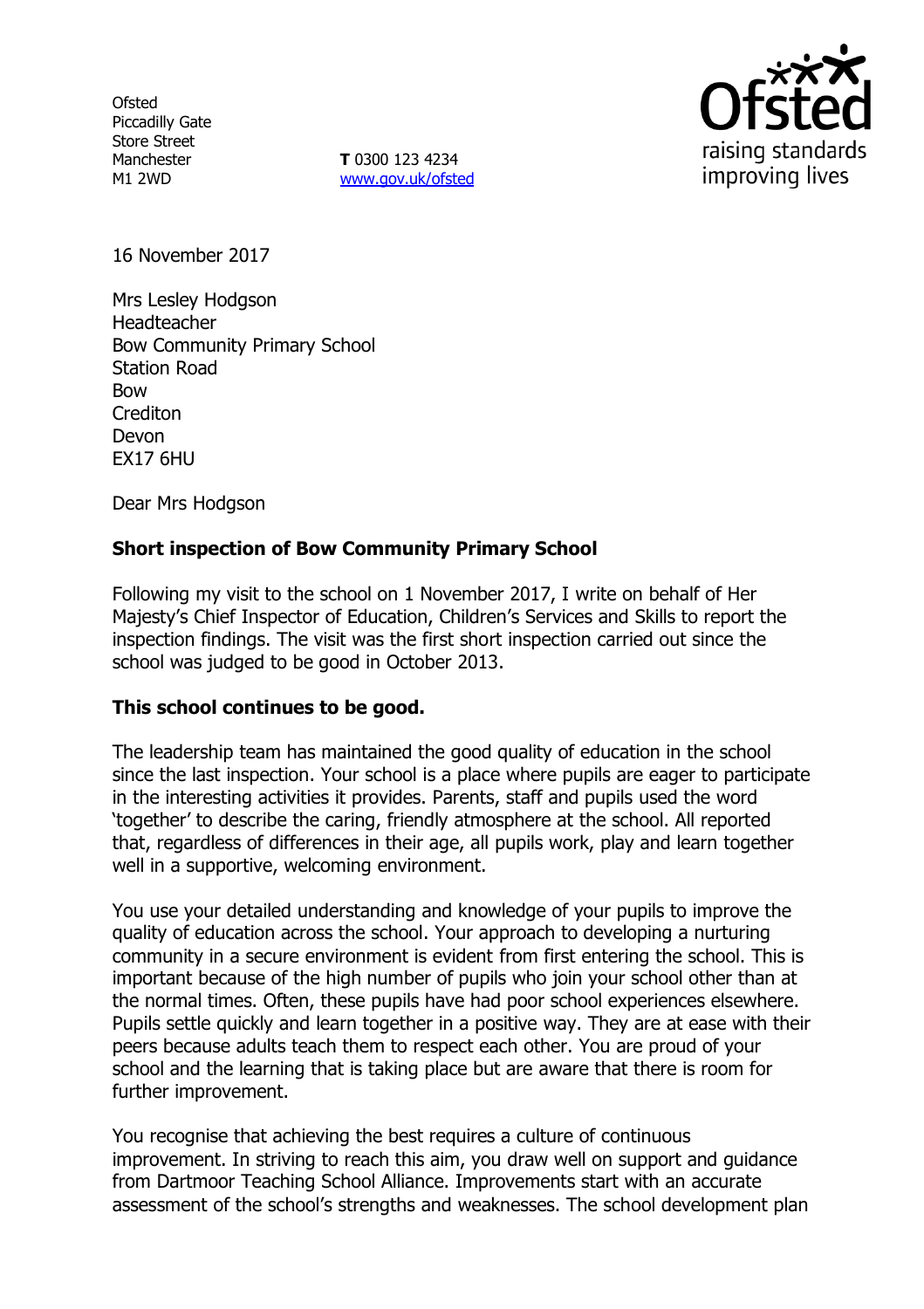

uses this assessment of the school's performance to outline what needs to be done, and by when. This results in a well-designed programme of staff training and facilitates open and honest dialogue between staff and governors about what is working and what still needs to be done.

The overwhelming majority of parents who responded to Ofsted's online questionnaire, Parent View, are highly complimentary about you, your staff and all you do to make their children feel happy and well cared for. All parents feel that their children are safe in school. Parents typically commented on the rich curriculum and projects studied that engage and motivate their children by bringing learning to life.

You have successfully resolved the areas identified for improvement at the time of the previous inspection. Younger pupils are developing their knowledge of phonics well. Their performance in the Year 1 phonics check has improved year on year and is now above the national average. Pupils use their good knowledge of letters and the sounds they make to increase the range and breadth of vocabulary they use when writing.

# **Safeguarding is effective.**

The welcoming and caring atmosphere created, together with up-to-date training for staff, ensures that your school has a strong culture of safeguarding. You and your governors ensure that safeguarding arrangements are fit for purpose and online records are detailed and comprehensive. Members of staff are knowledgeable about the signs of abuse and fully understand more complex issues such as child sexual exploitation and radicalisation. Parents are positive about the school's work and the difference it has made to pupils' lives. The school works well with other agencies and providers at the varying times of pupils' transition in and out of school. This helps to ensure the smooth flow of information and so ensures that pupils' individual needs are met.

Pupils report that they feel safe in school due to the care and attention they receive from adults. Pupils know how to report concerns and understand the process for doing so. They are confident that staff will help them if they have any issues. Your commitment to pupils' welfare is evident in the way you follow up matters when brought to your attention. Safety also features strongly in the curriculum, helping pupils to keep themselves safe in a range of situations and settings. Pupils are made aware of online safety and taught how to manage risks when working outside in the local environment or on local farms.

#### **Inspection findings**

■ During the inspection, we focused on how well pupils who have special educational needs and/or disabilities are supported so that they can make good academic progress. We also looked at how well the teaching of spelling, punctuation and grammar was helping boys improve their performance in writing. In addition, we explored how well the curriculum in mathematics is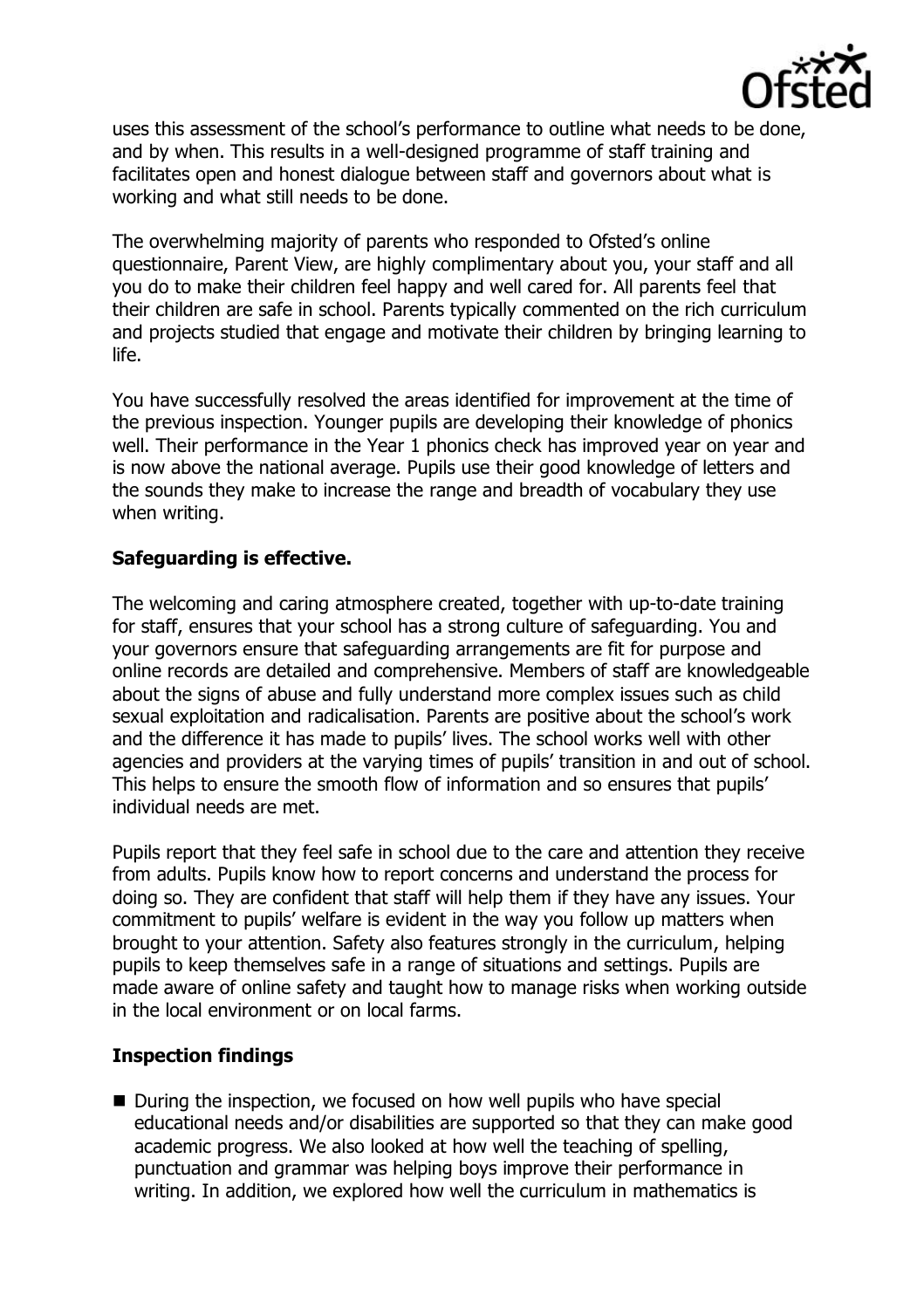

helping pupils' understanding of mathematical concepts. Finally, we examined how well leaders are using the findings from monitoring, particularly of those pupils in receipt of pupil premium funding, to bring about further improvements.

- The teaching of writing is technically accurate and well structured. Teachers use their good subject knowledge to ensure that pupils understand grammar and punctuation conventions well. For example, in English, teachers know how pupils' story writing should progress as they become more skilled in this genre. Pupils' compositions have improved as a result of talking through their ideas before committing them to paper. Work in older pupils' books typically shows writing containing fronted adverbials, expanded noun phrases and a range of punctuation used for effect.
- Your chosen approach to focus on using literacy in other subjects is engaging boys more and sparking their enthusiasm for writing. When this is coupled with an emphasis on getting the technical aspects of composition correct, pupils make swifter progress in their writing. This was seen in pupils' work when challenged to write haiku poems based on key events learned during their history topic on Word War I.
- $\blacksquare$  Occasionally, the work in the books of some older pupils shows a lack of application of phonics knowledge to spell complex words. Spelling errors persist even for able pupils who produce technically accurate and grammatically correct pieces of work. This is holding back their achievement but you are working hard to resolve the issue.
- Teaching is characterised by strong relationships where pupils are happy in their inviting classroom environments. Your approach to teaching is benefiting all pupils, especially disadvantaged pupils. The observations we made during my visit, and the pupils' books we reviewed, show that disadvantaged pupils are making strong gains in their knowledge, skills and understanding. Pupils' attitudes to learning are good. They are learning to be more resilient when faced with trickier tasks and to be more reflective about what they have learned.
- Staff are fully supportive of your leadership. They are happy to be members of the school team and this permeates through their work. You monitor teaching through a variety of means and use a wide range of information. However, records of monitoring activities provide some generalised statements on pupils' learning rather than specifying the precise gains in pupils' knowledge, skills or understanding. This restricts the ability of the governing body to establish whether planned actions to improve the quality of teaching and pupils' learning are successful. It also prevents them from making even more penetrating analyses of the school's strengths and weaknesses.
- Your analysis of the performance of all pupils last year, following a dip in performance in 2016, prompted a comprehensive review of the arrangements to support pupils who have special educational needs and/or disabilities. Teaching assistants are now better deployed to maximise their skills and therefore the impact they have on pupils' progress. Programmes to support pupils' individual needs are increasingly personalised and being adapted to support pupils' learning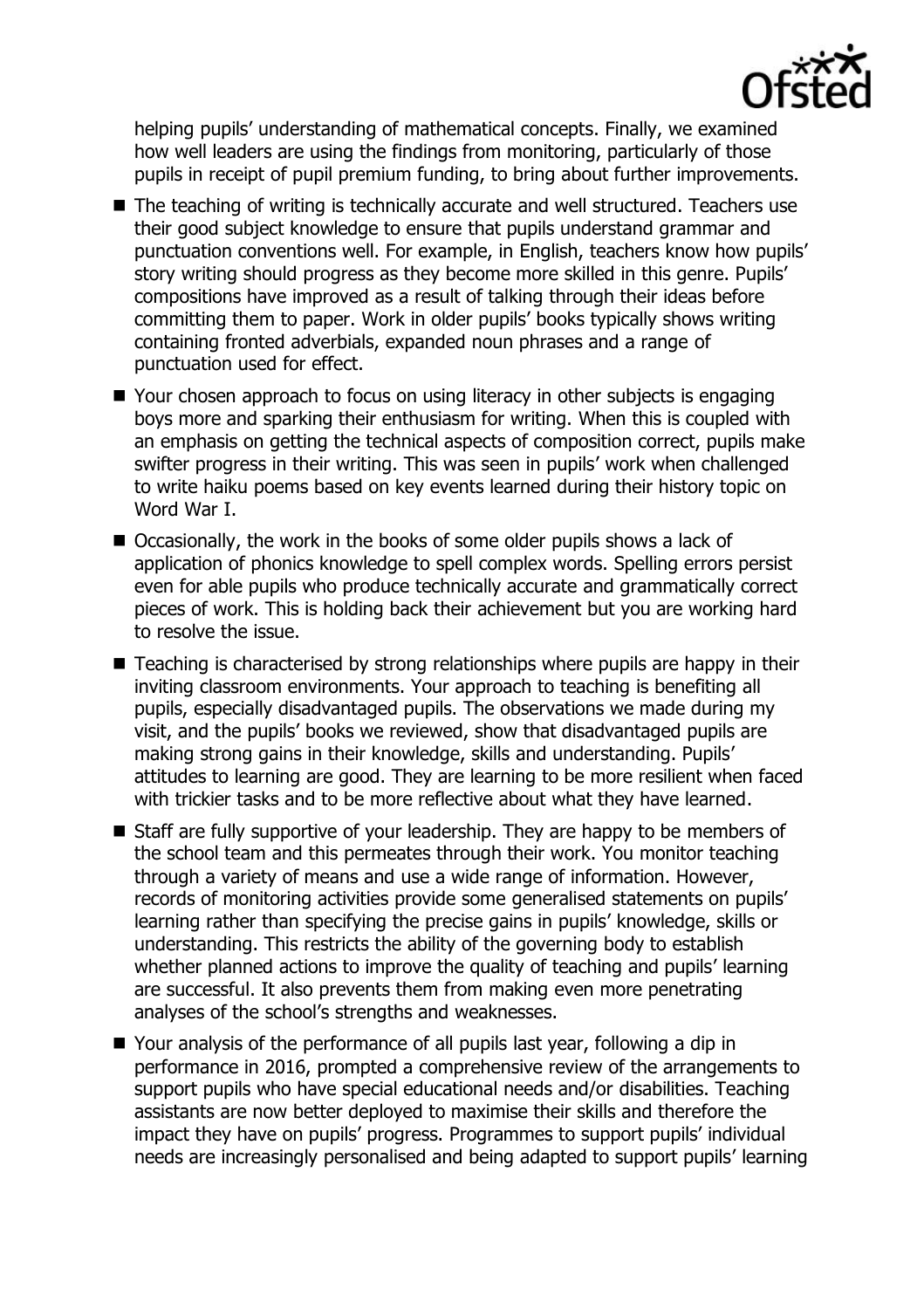

in their day-to-day lessons. As a result, the majority of pupils who have special educational needs and/or disabilities are progressing well.

- Your analysis of pupils' individual needs is enabling the special educational needs coordinator (SENCo) to identify barriers to cognition and development. However, there is more work to do in order to separate pupils with a genuine need and other pupils who simply need to catch up with their learning. Case studies and discussions show that support is now provided as soon as a problem is identified, at any point in the school. Adults now discuss concerns with the SENCo alongside other agencies to undertake an 'early help' assessment. Improved links with the local feeder pre-school are ensuring a smoother transfer of information when children join school.
- During our learning walk together, you recognised that the curriculum in mathematics is not enabling enough pupils to reach the higher standards. Across the school, topics are not helping pupils to develop concepts sufficiently well.
- Occasionally pupils are moved on in their mathematical learning before they have grasped a concept fully. As a result, not enough pupils are progressing as well as they could. You have clear plans in place to address this issue.
- $\blacksquare$  Despite these deficiencies in the quality of the curriculum, discussion with key stage 2 pupils indicates their good understanding of some mathematical concepts. Pupils I met with challenged each other well to explain why six divided by a half results in a larger answer despite it being a division calculation. Pupils demonstrated developing reasoning skills when articulating the different operations required to solve problems.

# **Next steps for the school**

Leaders and those responsible for governance should ensure that:

- monitoring activities focus on precise gains in pupils' knowledge, skill or understanding
- the curriculum in mathematics enables pupils' reasoning and problem-solving skills to develop so that their understanding of mathematical concepts improves
- $\blacksquare$  the timing and precision of the identification of need for pupils who have special educational needs and/or disabilities are improved
- support for pupils who have special educational needs and/or disabilities helps them make even better progress with their writing.

I am copying this letter to the chair of the governing body, the regional schools commissioner and the director of children's services for Devon. This letter will be published on the Ofsted website.